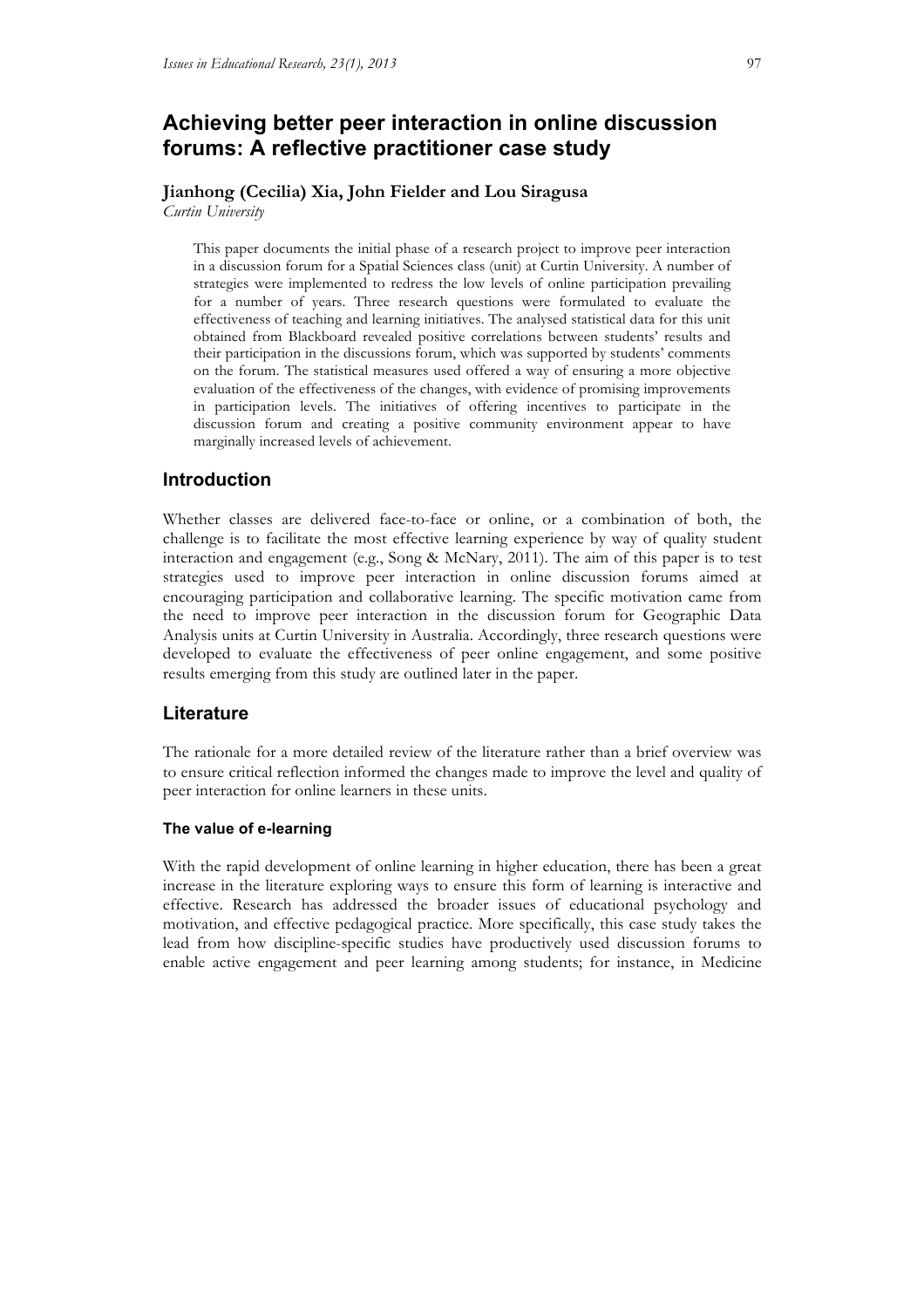(Makoul, Zick, Aakhus, Neely & Roemer, 2010), Nursing (Roehm & Bonnel, 2009), and Information Management (Hou, 2011), to name a few.

There is broad consensus that e-learning initiatives make a valuable contribution to the overall teaching and learning options available to educators; however, whatever the mode of delivery, thought needs to be given to the relationship between course design and student interaction (Song & McNary, 2011). Embedding e-learning effectively continues to be a challenge, and it is clear that "… much remains to be learnt about how technology can best be used to enhance student learning" (Winter, Cotton, Gavin & Yorke, 2010).

The advantages of online learning for students, including the greater flexibility, autonomy, and control over the time they have to think, reflect and respond (Swan, 2004; Wu, 2003), ironically, also result in attendant challenges in terms of managing the higher level of focus, self-motivation, independence, and initiative (Serwatka, 2003; Smart & Cappel, 2006) required for this form of study. The likelihood remains high that students will find the online learning experience impersonal, disconnected and confusing. The same, of course, can be said about the advantages and disadvantages of traditional classroom teaching, so the critical issue is carefully planned teaching and learning design and practice to create environments where possible disadvantages are identified and actively addressed (Parisio, 2011). This is reflected in the focus in the literature on facilitating active engagement and instructor-student and peer-to-peer knowledge sharing, and fostering the connectedness that comes from being part of a community of inquiry, something Chan and Chan (2011) refer to as "computer-supported collaborative learning" or CSCL.

The importance of knowledge sharing among students is also underscored by Ma and Yuen (2011), who point out that student connection and social relationships are the main ingredients in effectively exchanging ideas and developing an understanding of key concepts and issues among learners. Expecting this to occur spontaneously is a major pitfall; some kind of careful and creative instructor orchestration is vital to creating a quality environment of trust, risk-taking and respectful critical dialogue.

#### **Discussion forums**

Discussion forums are one of the key ways of promoting peer interaction and collaborative learning in this form of education. Miyazoe and Anderson (2010) suggest that constructivism and knowledge building, involving reflective and collaborative learning, and supported by scaffolding, are crucial for a quality online learning environment. A combination of the unit's educational design and the instructor's facilitation forms the basis of the learning environment, so a focused, present and proactive instructor is important to facilitating positive learning experiences. In this sense, the instructor models the kinds of communication principles, interaction protocols, and commitment to students that sets the ground for the teaching-learning contract.

The aim, however, is to promote even greater peer-to-peer interaction and less dependence on the instructor. As Scherer Bassani (2011) points out, there is a need to actively promote participation in discussion boards. At the same time, to counter the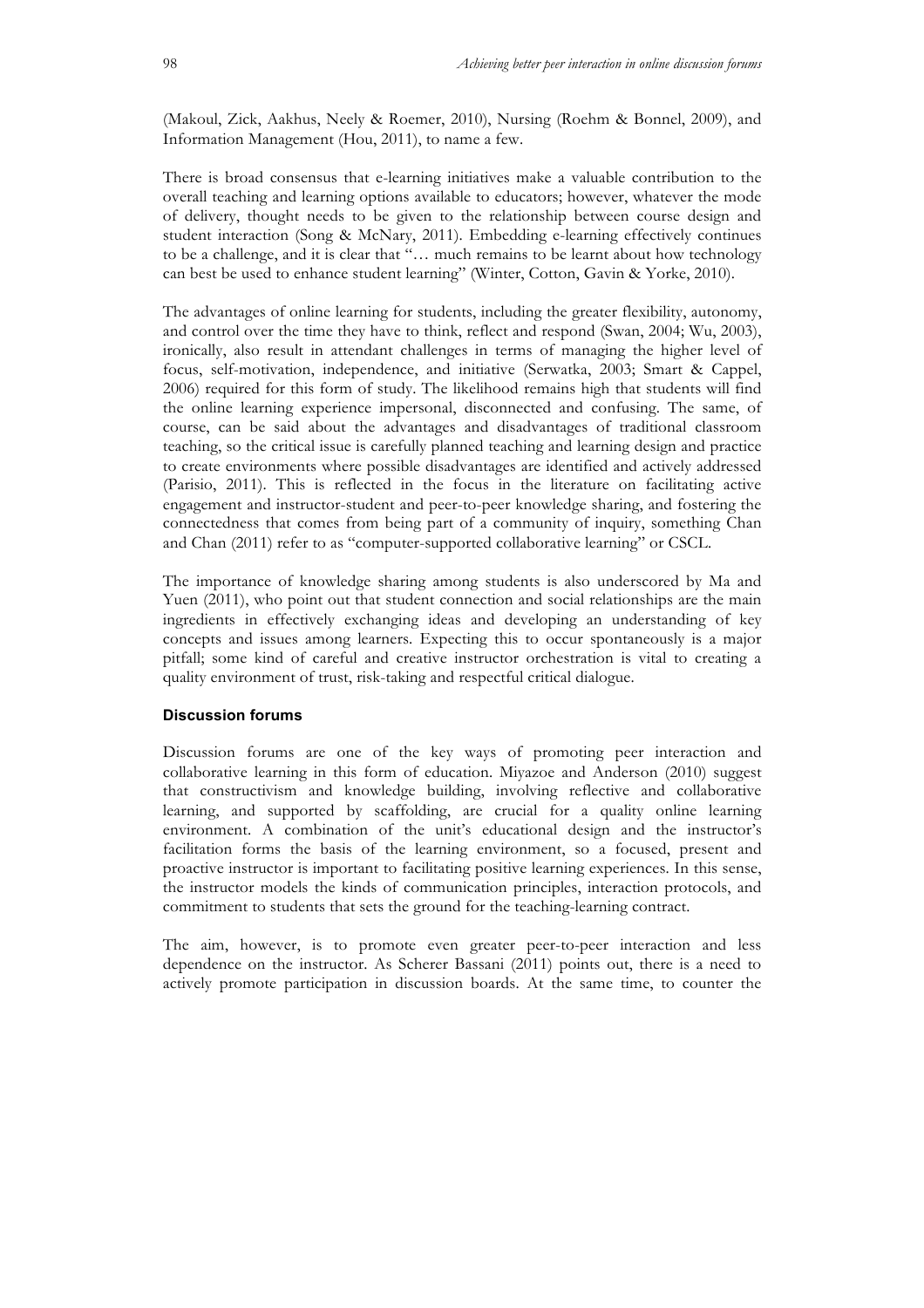danger of student isolation and disconnection in online learning, Rovai (2007) argues that courses need to be designed so that they provide motivation for students to engage in productive discussions. To ensure that this engagement is productive and effective, it is vital to clearly describe what is expected of students, perhaps in the form of a discussion rubric (Rovai, 2007). Expecting that students will be cognisant of the features of quality discussion, collaboration and critical reflection is a dangerous assumption to make.

#### **Participation and quality engagement**

Two key challenges are addressed in recent research into participation in discussion boards: first, ensuring participation in the forum; and second, ensuring quality discussion in the forum. Educators need to scaffold student motivation by being explicit about expectations and ground rules for online discussion forums, for this sets the framework for interaction, peer collaboration and dialogue. Accordingly, a number of researchers point out the need for higher order learning tasks that promote critical thinking (Richardson & Ice, 2010) and evaluation (Cheng, Paré, Collimore & Joordens, 2011) in discussion forum interaction. Hou (2011), in a mixed method study in a cohort of 32 Information Management students, found that role playing and problem-solving were effective strategies to ensure student interaction. Zydney, deNoyelles and Seo (2012) tested an online protocol with one cluster of tertiary students and more open questions with another cluster. Although they used a small convenience sample, their findings suggest this approach has the capacity to enhance dynamic interaction and provide richer learning experiences. Similarly, Gikandi, Morrow and Davis (2011) found formative feedback and authentic assessment are excellent ways to encourage quality participation and interaction that facilitates the sharing of knowledge and creates a community of inquiry. More recently, "flipped classrooms" are being promoted as an extension of blended learning initiatives, and this approach places "more of the responsibility for learning on the shoulders of students while giving them greater impetus to experiment" (Educause, 2012).

#### **Managing expectations**

Educators face a number of pressures in providing engaging and effective participation in an online environment. One crucial factor is that responses to student must be timely, for significant time lags in feedback from peers and instructors are a distinct disadvantage of asynchronous discussion forums (Dringus & Ellis, 2005). Kalman and Rafaeli (2005) and Niemi (2002) identify the frustration distance students expressed in their messages when they do not receive feedback on their postings within a reasonable time frame. There is little doubt that late responses have a negative effect on the vitality of discussion forums, and one outcome of this is that the participation rate is likely to drop due to such delays (Dringus & Ellis, 2010). At the same time, Mazzolini and Maddison (2007, p. 204) point out that the timing of instructor intervention is critical, for "coming in too early with comments tends to shut down discussion." The key is for the instructor to manage expectations, to be clear about reasonable response times, and to model effective and timely communication.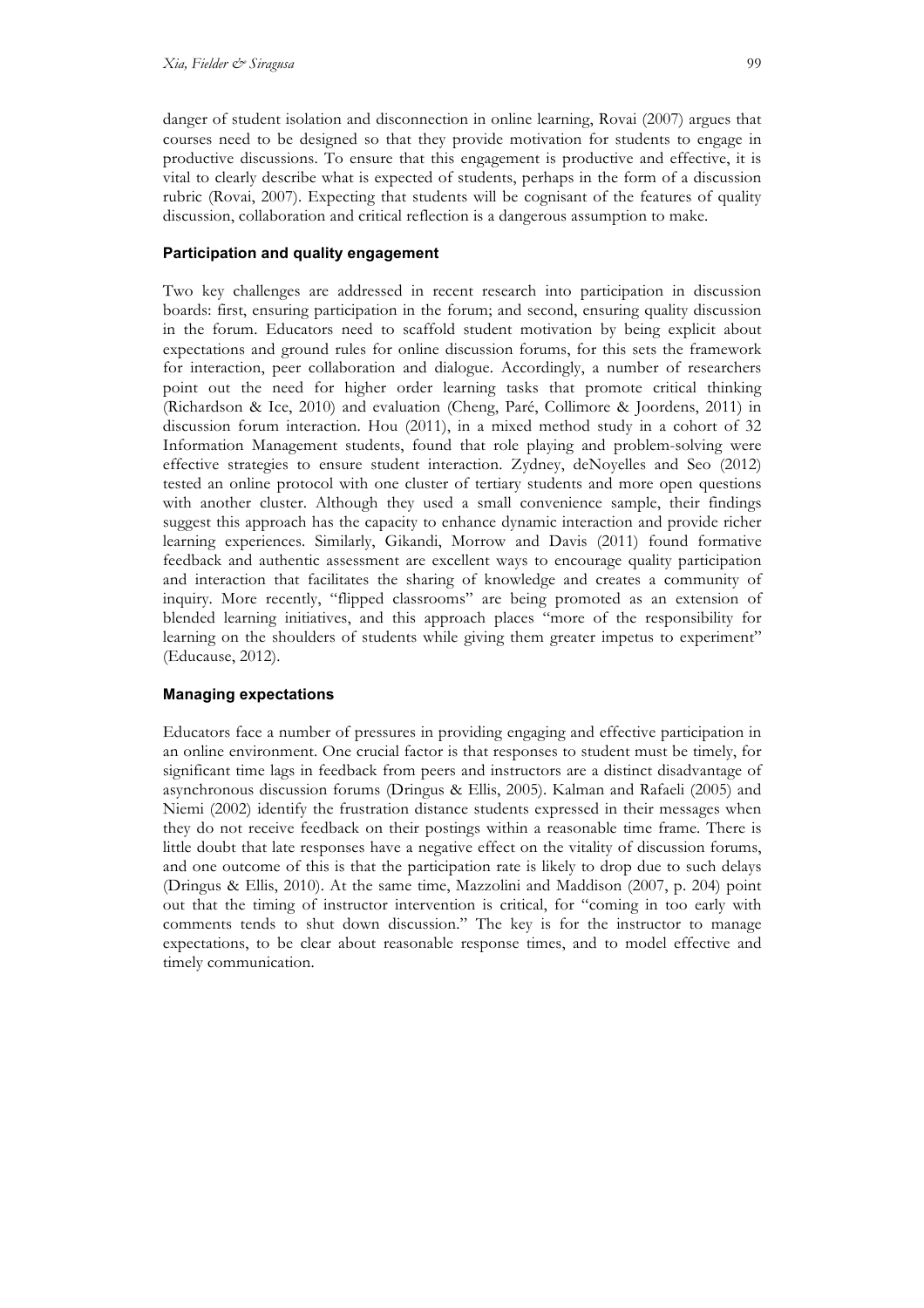At the same time, however, the workload pressure faced by instructors in online discussion forums tends to be high. This expectation to provide timely feedback to students creates real dilemmas for lecturers as they juggle other pressing responsibilities and time demands. Because of the rigidity of online discussion tools, instructors need to check forums regularly and spend a great deal of time in responding to students' postings (Nandi, Hamilton, Chang & Balbo, 2012). The trap, then, is spending an inordinate amount of time on marginal tasks instead of focusing on the most vital teaching activities. Accordingly, encouraging peer-to-peer interaction in online discussion forums is one very constructive response to this dilemma (Balaji & Chakrabarti, 2010).

#### **Motivating student engagement**

A study by Cheng, Paré, Collimore and Joordens (2011) involving over 1000 psychology students found evidence for the value of peer interaction in building a quality discussion forum learning experience. Cheng et al. found students who voluntarily engage in online discussion forums achieve better examination results than those who do not. Although the examination results were only marginally superior, the results suggest benefits if students do in fact engage. Those students who do not participate in a blended learning environment may be missing out on the opportunity for quality interaction with their peers.

Establishing an environment in which the students are proactive and independent learners in the collaborative sense (see Chan & Chan 2011, above) is crucial for avoiding the dependency and passivity that may characterise more instructor-focused forums. Hew and Cheung's (2008) work demonstrates the value of structuring in student facilitation of peer interaction to achieve higher levels of participation. They point out that most studies have been conducted on the lecturer's or instructor's role in facilitating participation, and not on student-directed involvement. A more student-focused approach to enriching participation involves scaffolding motivation, so offering more extrinsic incentives may be a necessary part of the process.

In summary, the literature suggests that online learners, in particular, face challenges such as lack of contact with peers, limited sense of belonging to the learning community, and frustration about receiving delayed feedback to postings. Lecturers or instructors with existing heavy workloads face the added pressure of more actively engaging students through discussion forums. It is clear, however, that there are constructive strategies being used to develop better discussion forums and improve levels of participation in these forums (Persell, 2004; Prestera & Moller, 2001; Rovai, 2007; Tate & Strickland, 2008; Tulbure, 2011). One such strategy is offering more extrinsic incentives (Hew & Cheung, 2008). Further, the indication is that voluntarily engaging in online discussion forums has positive examination results for students (Cheng, Paré, Collimore, & Joordens, 2011).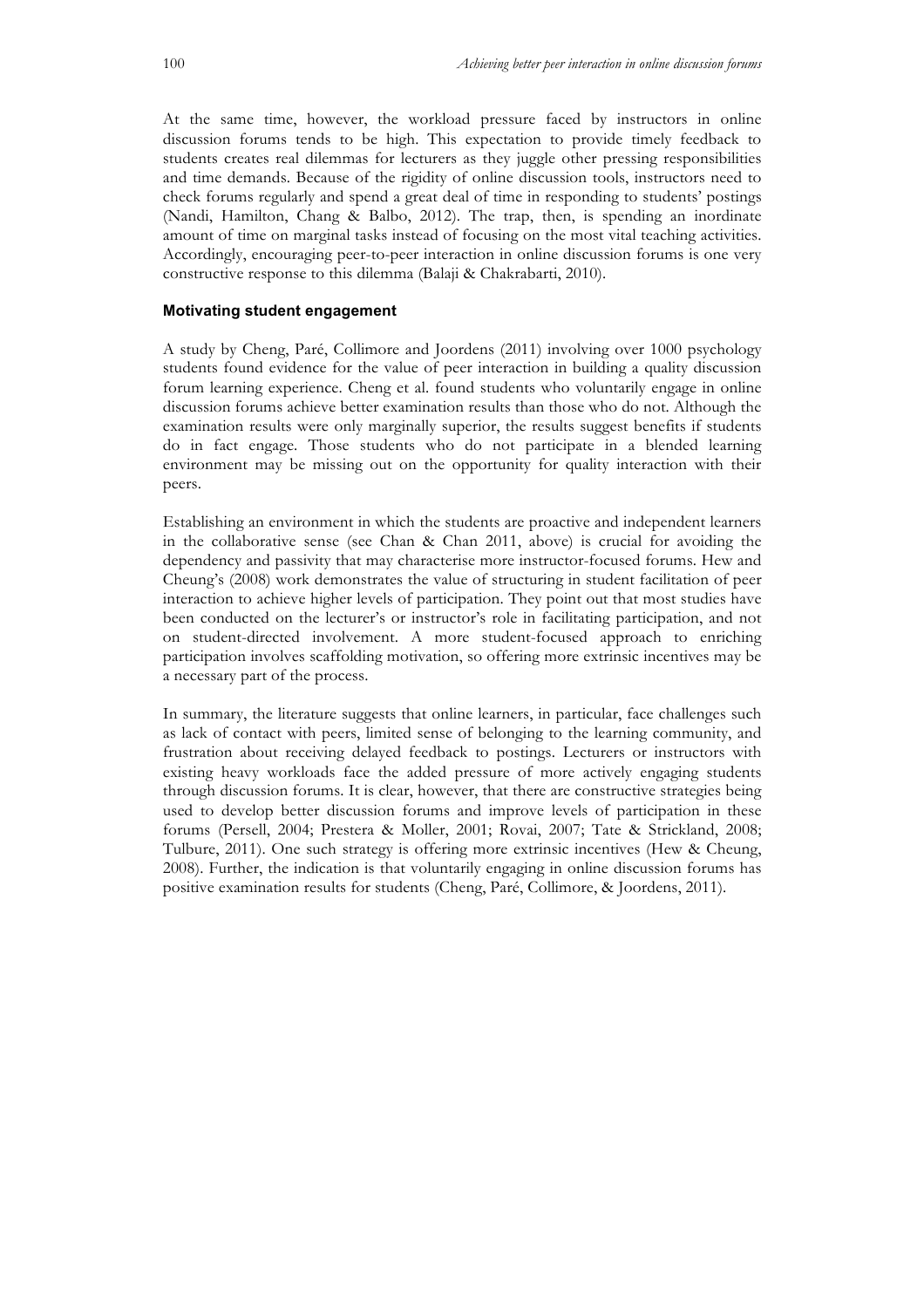# **Research questions**

Three research questions were formulated to evaluate the effectiveness of the teaching and learning strategies that were deployed on the basis of the above critical review of the literature.

1. Is there a relationship between the frequency of students' postings on the Blackboard forum and their final marks?

Learning is now increasingly seen to be embedded into social interaction (Khoshneshin, 2011), and participation in discussion forums can promote active learning and collaborative problem-solving skills to achieve better results. By asking and responding to questions, reflecting on thoughts from peers or instructors, showing initiative and being responsible for their own and others' learning, students become central to the education process (Khoshneshin, 2011). Consequently, students' final marks for one of the major assessment pieces in this unit could be improved through participation in the Blackboard forum, as measured by the number of postings on the Blackboard forum.

2. Is there a relationship between the role students played in the discussion forum and their final marks?

Frequency of posting captures student participation levels quantitatively. However, the quality of postings, defined in this study as the role students played in the discussion forum, could also affect their final marks. Identifying the roles played offers a better picture of the nature of student interaction in discussion forums. According to Persell (2004), the roles played by instructors and students can be categorised in this way:

## *Student roles*

- Starters: questioning, raising issues, reflecting on teaching materials
- Responders: answering questions, posting new questions
- Facilitators: tutoring, introducing new learning sources, administrating

# *Instructor roles*

- Host: creating and managing the discussion forum
- Connector: connecting different threads, sources, students for synthesising purpose
- Mirror: reflecting students' thoughts and raising questions.
- Technical supporter: technically supporting students to use online tools and resources
- Evaluator: assessing students' performance in discussion forum
- 3. Is there a relationship between response time lag and student engagement on the discussion board?

The time lag in receiving feedback from peers and instructors is one of the disadvantages of asynchronous discussion forums (Dringus & Ellis, 2005). Kalman and Rafaeli (2005) identify the frustration experienced by distance students, as expressed in their messages when they do not receive feedback for their postings within a reasonable time period. Late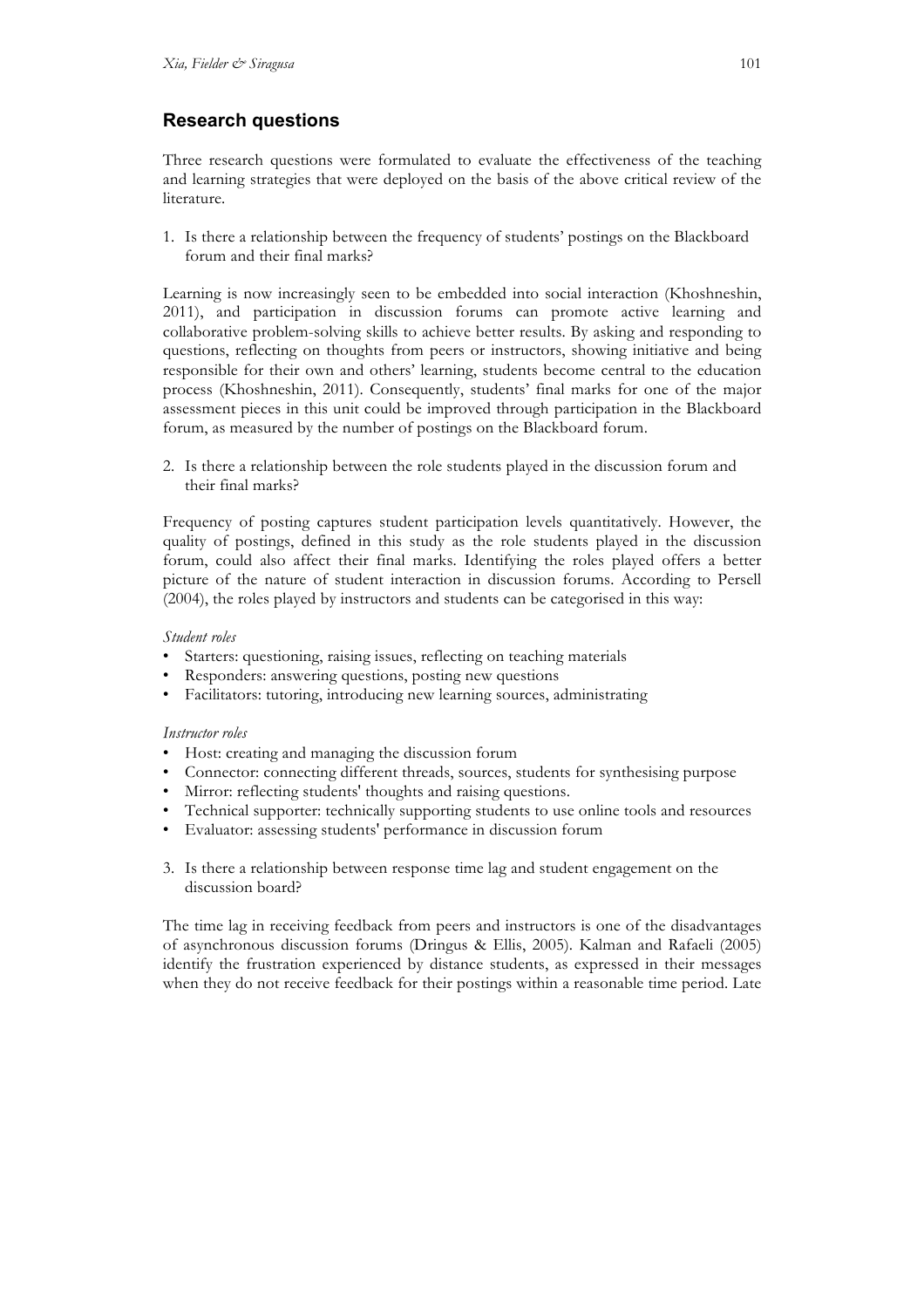responses can have a negative effect on the vitality of a discussion forum. Participation rates may drop due to the lack of a response or a delay in the response time (Gikandi et al., 2011). This research question investigates how student engagement in discussion boards is influenced by the response time lag of peers and instructors.

# **Method**

#### **Context**

Students enrolled in the Geographic Data Analysis (GDA) unit participated in this research. Aa an introductory unit to Spatial Analysis, it aims to provide students with the ability to understand, manipulate, and analyse geographic data and information for a range of applications.

A brief outline of this double-badged unit (it is available at undergraduate and postgraduate levels), and the students enrolled, gives a clearer picture of the context for this study. The units were taught by the first-named researcher (Xia).

- *GDA 181* is a first year unit in the Bachelor of Surveying and Bachelor of Science (Geographic Information Science). Thirty-eight students in this course were studying in on-campus mode and the other three were in distance education mode. Some were international onshore students with the remainder being domestic students.
- *GDA 581* is a postgraduate version of the unit for students without undergraduate GIS qualifications. The students were undertaking certificate, diploma or master degree courses in the Department of Spatial Sciences. Of the 42 students, 30 in this unit were studying in a distance education mode.

These classes consist of a mixture of face-to-face instruction and online content, tutorials and assessment with a total of eighty five students. Students enrolled offshore, in different states, or in rural areas of Western Australia were unable to attend on-campus lectures and tutorials so, instead, had access to online lectures recorded by screen capture tools and simulated fieldwork, and online tutorials. Not having the same opportunities as their campus-based counterparts for peer engagement via assistance with problem solving and feedback on tutorials, the online discussion forum provided a platform for them to interact with each other. This forum enabled them to seek out timely feedback from instructors and peers, and in many instances to provide it for others.

#### **Teaching strategies**

The lecturer teaching these units faced the problem of how to go about increasing discussion forum usage – for both classroom and off-campus students – in this blended learning environment. The strategies adopted included the following:

- bonus points in the final mark based on the frequency and quality of the participation;
- reaction posting (Tate & Strickland, 2008; Rovai 2007);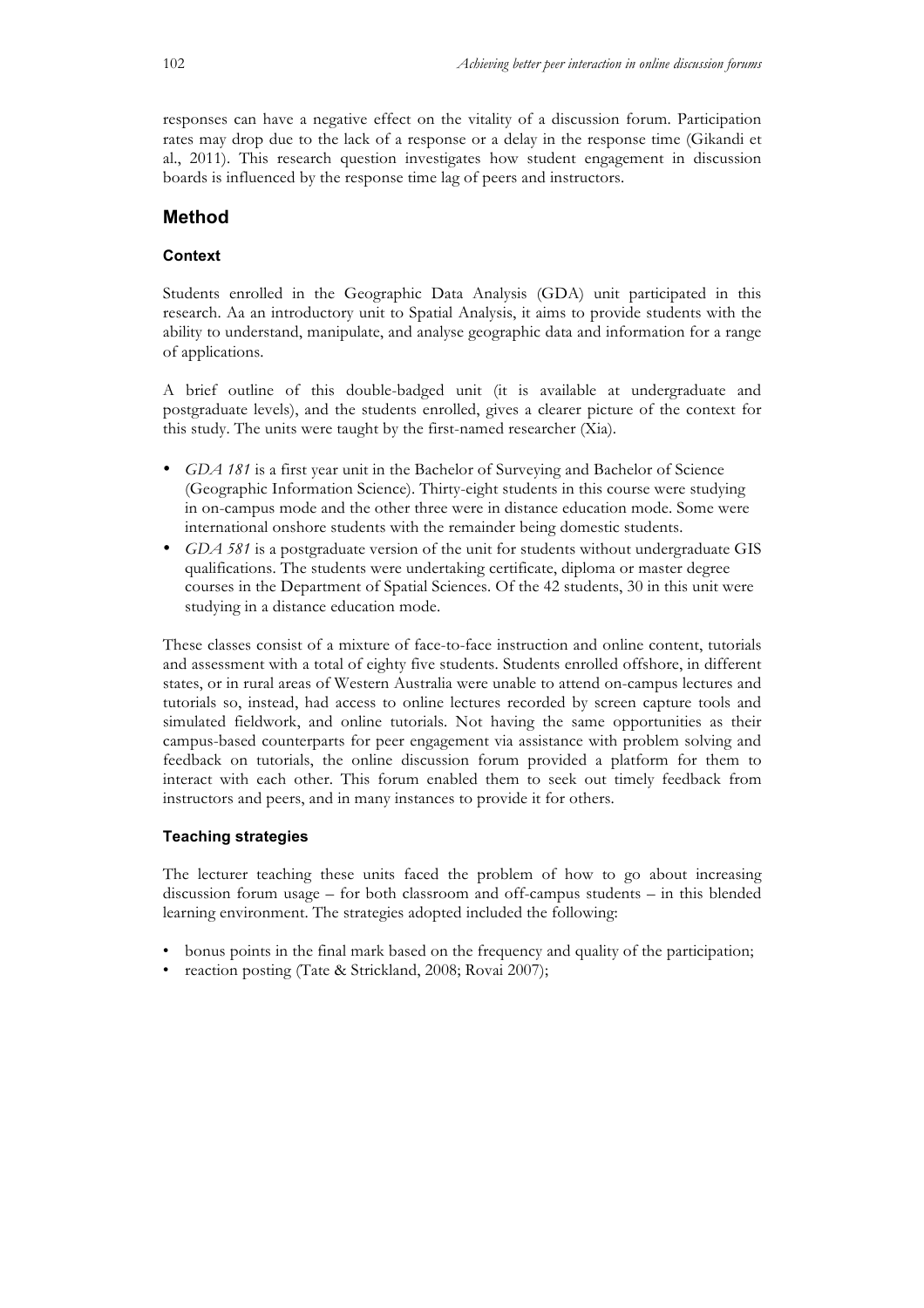- role playing (i.e., starters, responders, facilitators);
- developing a learning community by using controversy, humour, personal experience, and positive feedback;
- managing students' expectations of question responding times at the beginning, and keeping the promise (Prestera & Moller, 2001; Tulbure, 2011); and,
- brief training on self-discipline and time management skills (Kalman & Rafaeli, 2005; Prestera & Moller, 2001; Roehm & Bonnel 2009).

## **Participants**

Out of the 85 students enrolled in the *Geographic Data Analysis* (GDA) unit, a relatively small sample of 30 students participated in the discussion forums.

#### **Data collection and data analysis methods**

Statistical data drawn from the online learning management system, Blackboard, was derived from the normal teaching process. This information includes: the name; student number; marks, including quizzes, exams and two assignments; and the content, time, and posting threads. Aggregated and de-identified data sources were used for this study, assuring anonymity and confidentiality.

To examine these questions from a more objective standpoint, descriptive statistical methods were adopted to test the statistical association between these relationships. Data (discussion postings and final results) obtained from the Blackboard site were analysed using the SPSS software. The data was categorised into groups in order to determine students' roles and level of participation in the discussion forums, as well as their final results for the unit. To assist with the exploration of these relationships, and to determine the degree of relation between the variables examined in this study (Kiess, 1996), Pearson Correlation Coefficient procedures were carried out in order to explore the relationship between students' frequency of postings, the roles they played in the discussion forum and their final results. The results of this process are reported in the following section.

# **Results**

## **Question 1: Is there a relationship between the frequency of students' postings and their final marks?**

A Pearson product-moment correlation was computed to determine the relationship between the students' number of postings and their final results for the unit. As indicated in Table 1, there was a positive, small to medium correlation between postings and results, which was mildly statistically significant ( $r = .315$ ,  $n = 85$ ,  $p < .003$ ).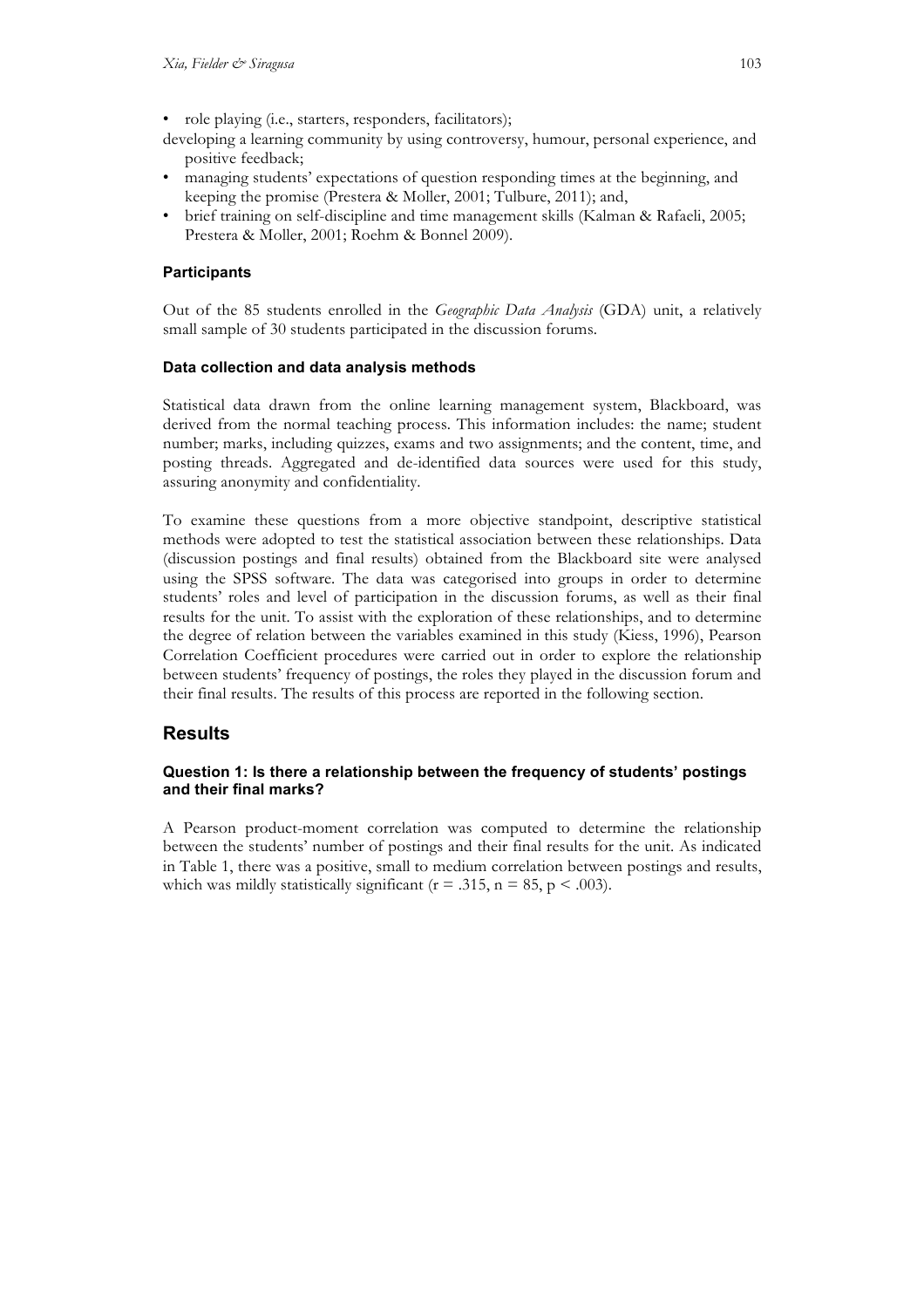|                    |                     | Results  | Number of postings |
|--------------------|---------------------|----------|--------------------|
| Results            | Pearson Correlation |          | $.315**$           |
|                    | Sig. (2-tailed)     |          | .003               |
|                    |                     | 85       | 85                 |
| Number of postings | Pearson Correlation | $.315**$ |                    |
|                    | Sig. (2-tailed)     | .003     |                    |
|                    |                     | 85       | 85                 |

| Table 1: Pearson Correlation Table: Students' frequency of postings and their results |  |
|---------------------------------------------------------------------------------------|--|
|---------------------------------------------------------------------------------------|--|

\*\* Correlation is significant at the 0.01 level (2-tailed).

The graph in Figure 1 displays the participants' (n=85) number of postings in relation to their final marks (results). Visually, this graph shows a positive, though small to medium, correlation between the students' posting frequency and their marks.



Figure 1: Scatterplot: Relationship between students' frequency of postings and their results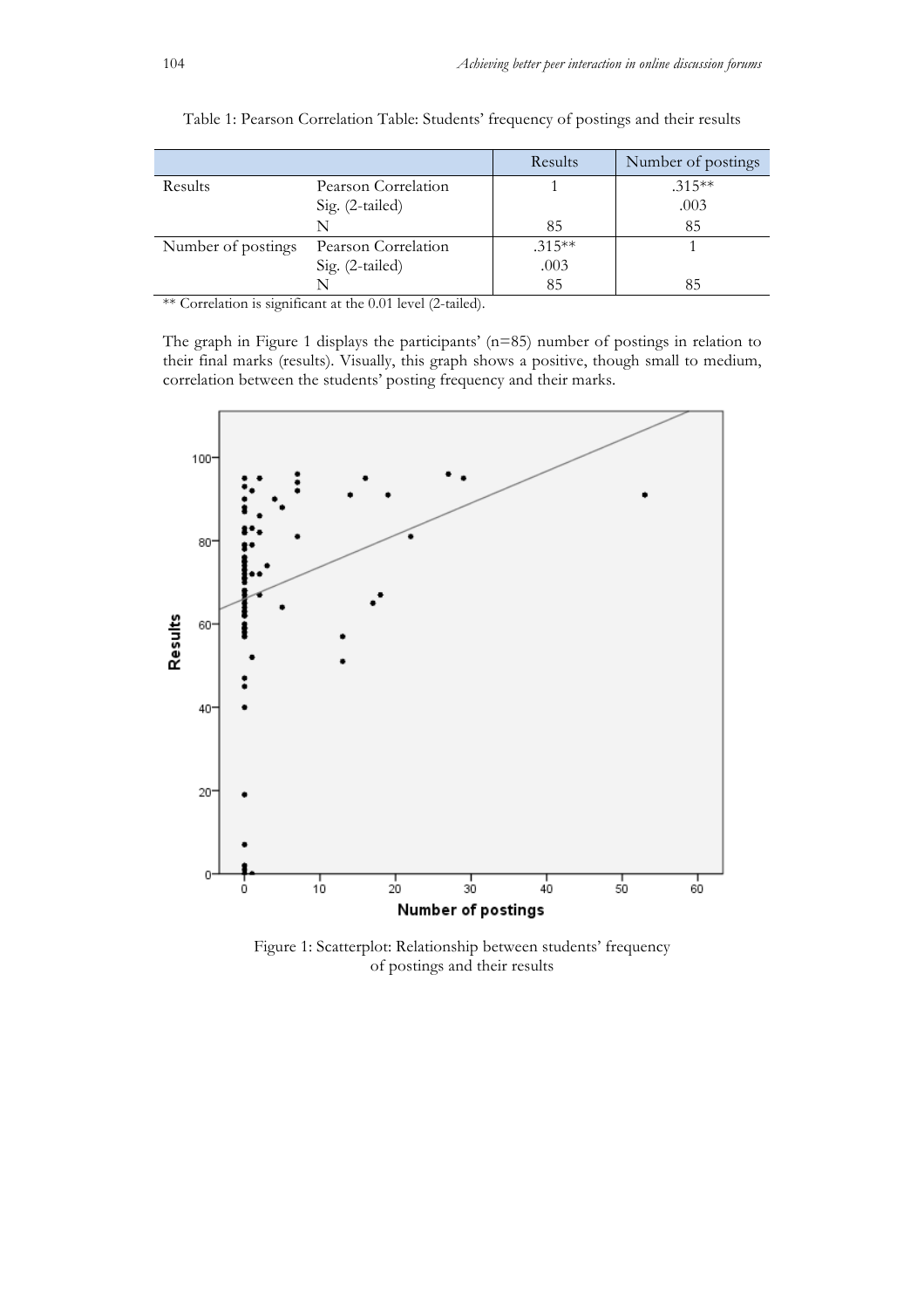Figure 2 shows the normal distribution graph of students' results (mean = 78%) for those participated in the discussion board for this unit and the normal distribution graph of results (mean = 64%) for those who did not. While there may have been other variables that may account for this difference of means, further investigation is reasonably well justified.



Students' final results who did not participate

Figure 2: Histogram graphs: Final results of students who did and did not participate in the forum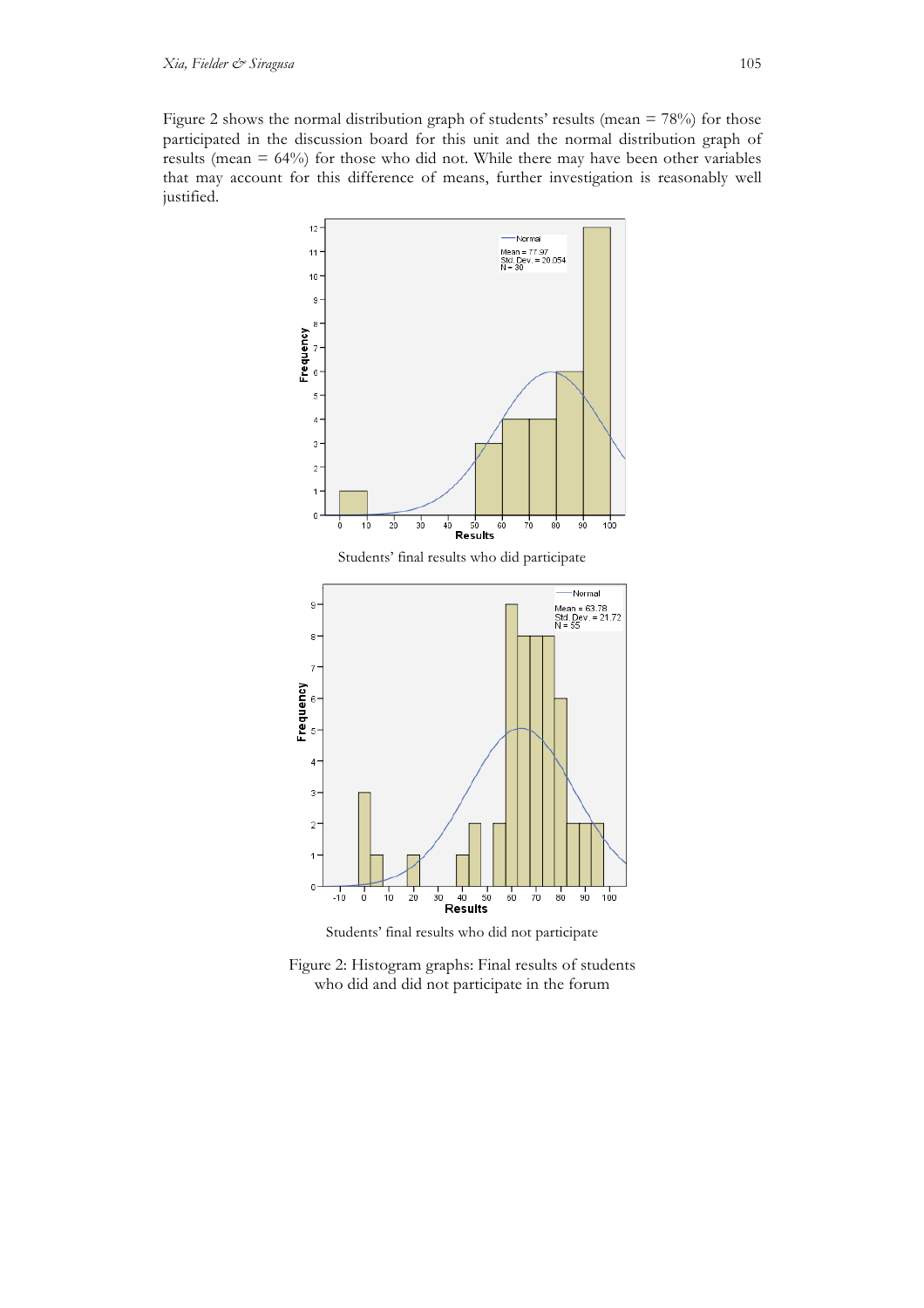#### **Question 2: Is there a relationship between the role students played in the discussion board and their final marks?**

Table 2 shows the calculated Pearson product-moment correlation for determining the relationship between the students' discussion role and their final results. There was a positive, moderate correlation between roles and results, which was moderately statistically significant ( $r = .395$ ,  $n = 85$ ,  $p < .001$ ).

|              |                     | Unit results | Number of postings |
|--------------|---------------------|--------------|--------------------|
| Unit results | Pearson correlation |              | $.393**$           |
|              | Sig. (2-tailed)     |              | .001               |
|              | N                   | 85           | 85                 |
| Roles        | Pearson correlation | $.393**$     |                    |
|              | Sig. (2-tailed)     | .003         |                    |
|              |                     | 85           | 85                 |

Table 2: Pearson Correlation Table: Students' discussion board role and their results

\*\* Correlation is significant at the 0.01 level (2-tailed).

The box plot displayed in Figure 3 ( $n=84$ ) shows the maximum/minimum, the mean, and the upper/lower quartile of the students' results in relation to the roles they played in the



Figure 3: Box plot: Student's roles in the discussion board and their final marks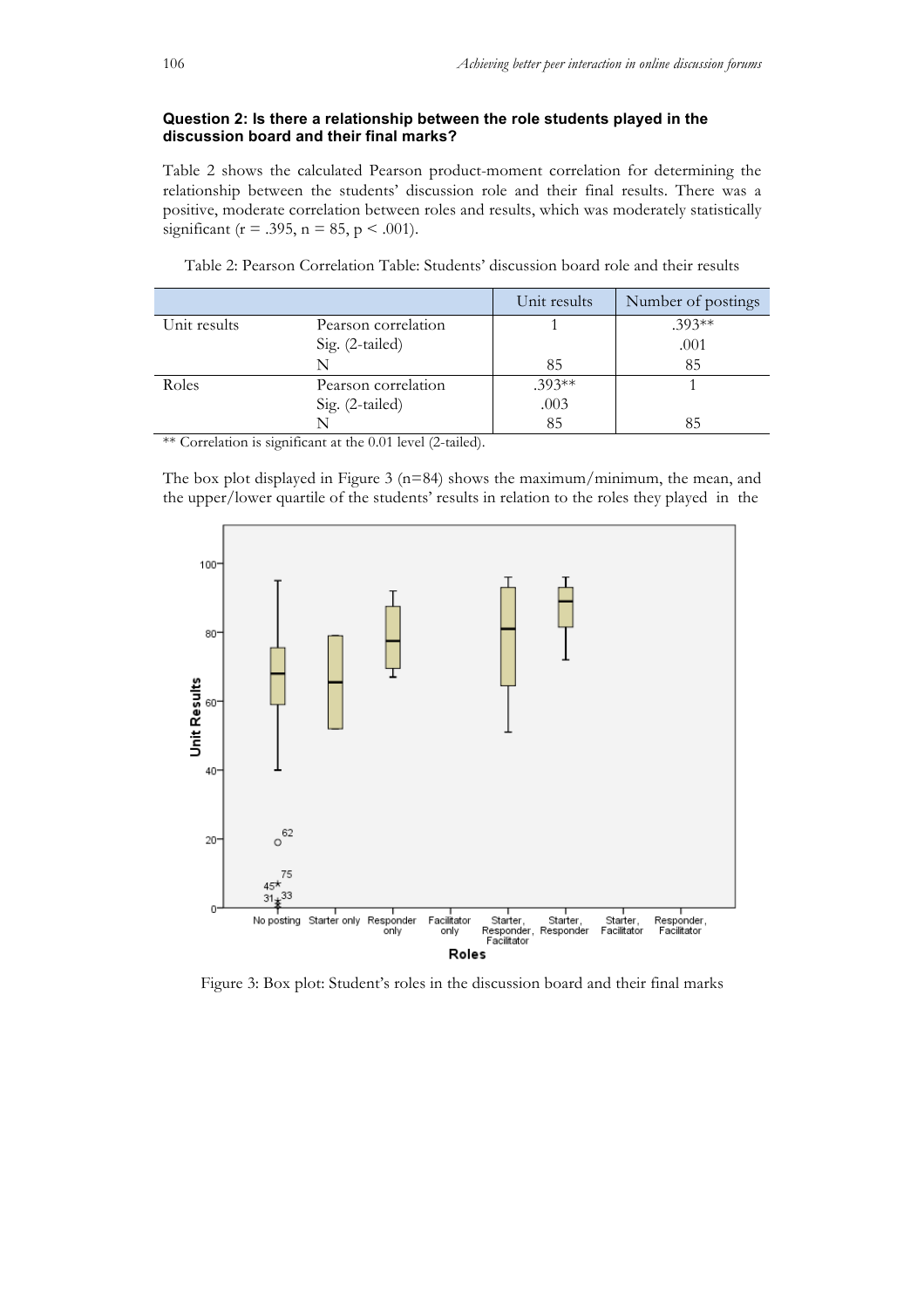discussion board. The Starter Only student who achieved 0 for the final mark (this person did not complete the unit) was omitted in order to provide a more balanced representation of the mean results. Some students were Starters Only and others were Responders Only. There were no Facilitators Only. While some other students carried out all three roles (Starters, Responders and Facilitators), others were Starters and Responders Only. There were no Starters/Facilitators Only and no Responders/Facilitators Only.

Figure 3 shows the majority of students who played a role or multiple roles in this discussion board achieved a final mark of above 60% for this unit. However, a rather high proportion of students who did not participate in the discussion board also achieved high results.

#### **Question 3: Is there a relationship between response time lag and student engagement on the discussion board?**

The lecturers' response time to students' postings was assessed. From the first discussion posting to the last, the discussions for this unit occurred over a period of exactly 100 days. Figure 4 shows the frequency of postings during this timeframe and when the assessment items were due.



Figure 4: Line graph: Students' and lecturers' frequency of posting and due days for assessment items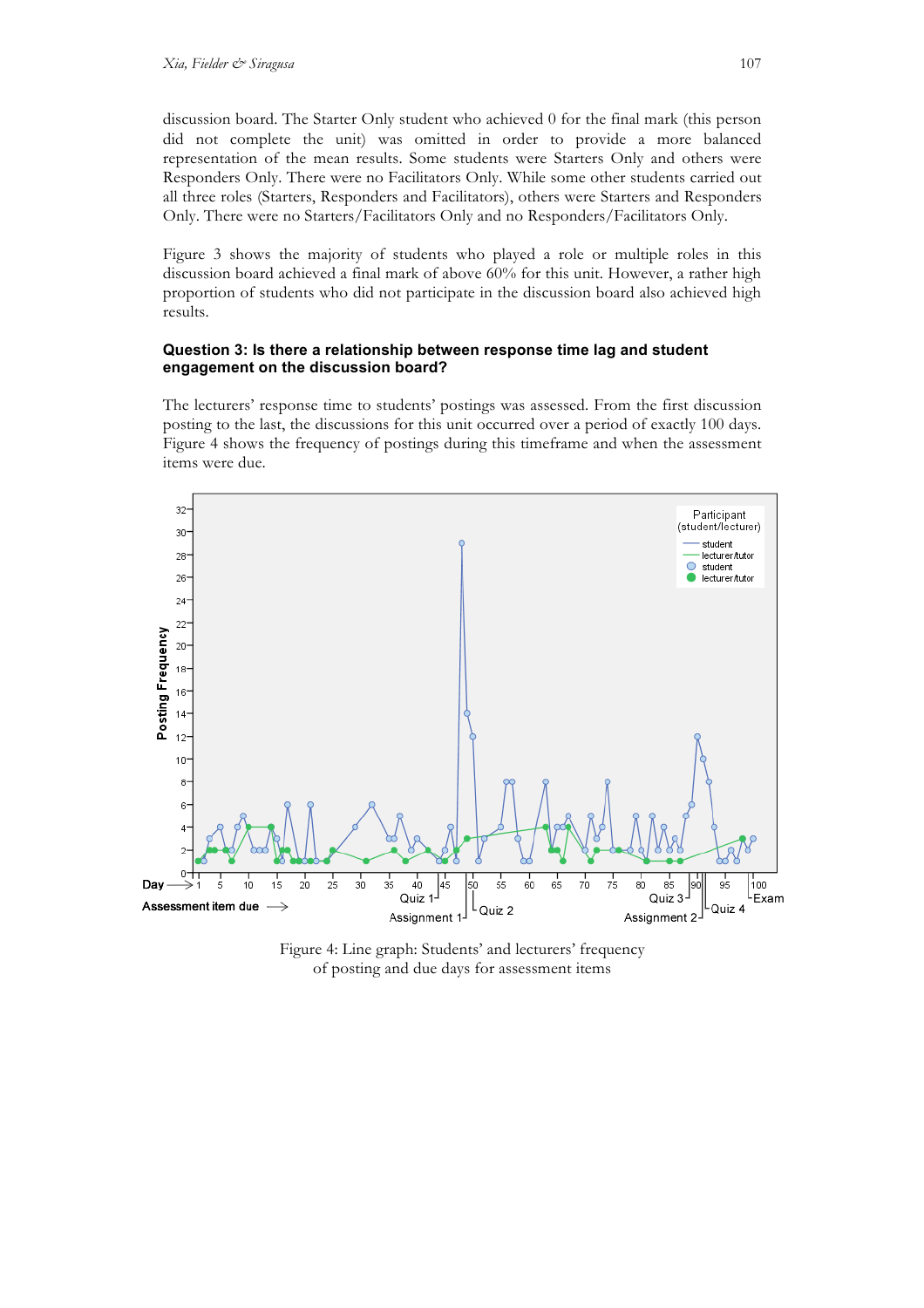Unsurprisingly, the discussion activity for students increased around the days when assessment items were due. Discussion on these days generally centred on questions regarding the assignment requirements. When the first group of assessment items (Assignment 1 and Quizzes 1 and 2) were due (around day 43), there was a sharp spike in the number of student discussion postings. Between the first group and second group of due assessment items (Assignment 2 and Quizzes 3 and 4), there was regular discussion activity due to the ongoing desire of students to understand the second group of assessments. There was then another sharp spike of discussion activity when the second group of assessment items was due (around day 90).

Figure 4 also reveals that there were some notable time lags between the students making postings (particularly around the time when assessment items were due) and the lecturers' responses. The lecturers were most active with responding to students during three noticeable periods (around days 12, 66 and 97). The first period (around day 12) occurred after students posted an introduction at the commencement of the unit (around day 5); here, the lecturers were acknowledging the students' postings. The second period (around day 66), the lecturers responded to students' questions and discussions regarding the first group of assessment items (around day 43). The third period (around day 97), the lecturers responded to students' questions and discussions regarding the second group of assessments (around day 90).

## **Discussion**

The results outlined above show that there were several students who did not participate in the online discussions, but who still attained high final results. The calculated findings, however, indicate that there is a mild relationship between the participants' results and their level of participation on the discussion board, as well as a moderate relationship between the participants' results and the roles they played in the discussion forum. An overall review of the relationship between these students' final marks and their posting frequency confirms, however, that students are able to derive benefits from participating in the discussion forum (Balaji & Chakrabarti, 2010). The average final mark of students participating in the discussion forum is marginally higher than that of non-participating students (Chan & Chan, 2011; Cheng et al., 2011). Furthermore, students' participation levels in the discussion forum were found to be associated with their final marks. Students who functioned as Starters were found to be primarily passive learners. These students asked questions without responding to the answers to their questions provided by other students or lecturers. In this sense, there is little evidence of critical thinking, possibly indicating a passive acceptance on their part. Their marks were found to be relatively low in comparison to students more actively engaged in the forum. Conversely, students who functioned as both Starters and Responders were found to perform better by being actively involved in learning and interaction with peers and lecturers, something also confirmed by Niemi (2002).

Further investigation, therefore, is warranted to determine the practical significance of these results. In a follow-up study, it would be interesting to investigate issues such as: whether those students who participated in the discussion board believed that their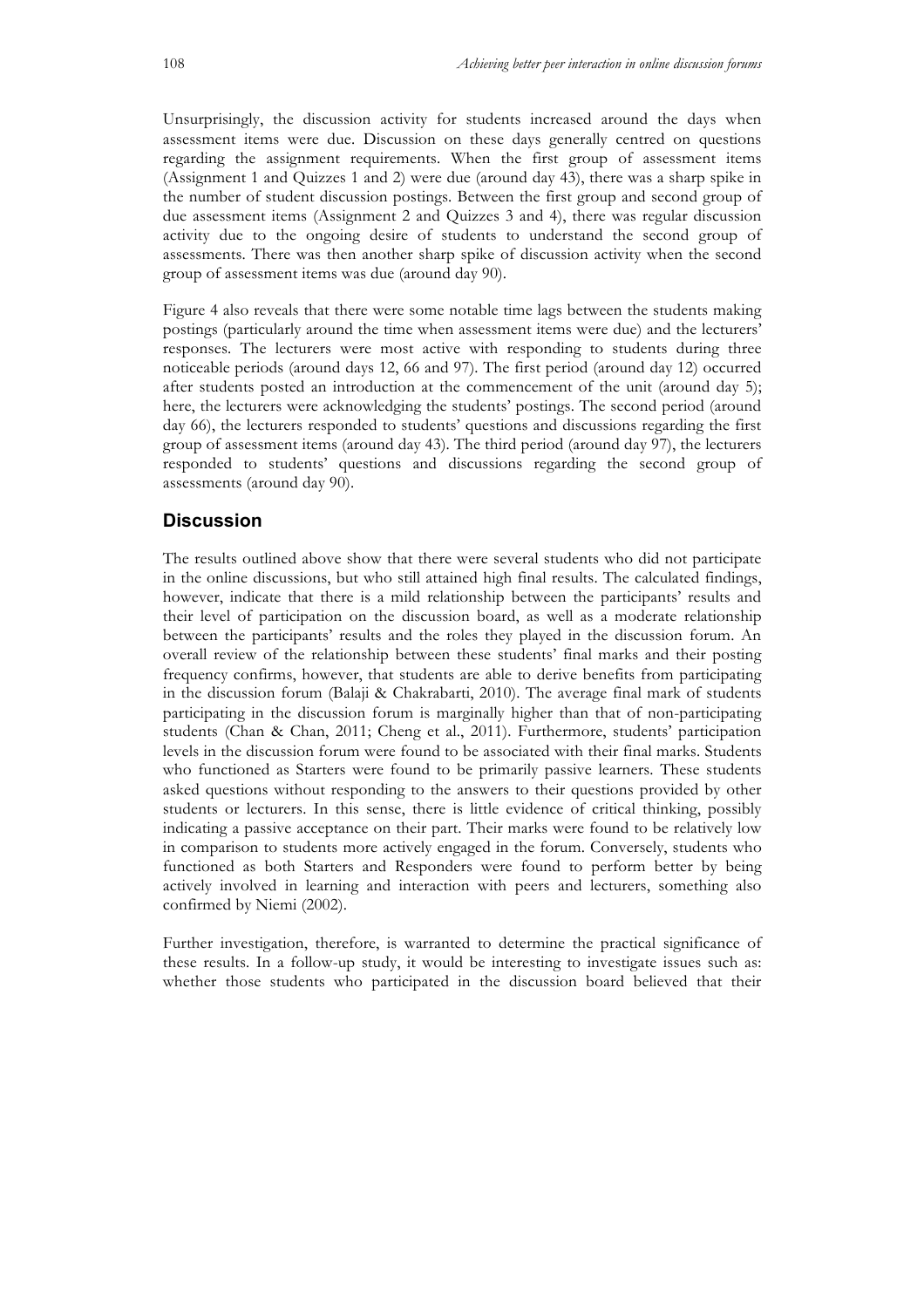engagement helped them to pass the unit or to obtain higher results; why so many students did not participate; students' perceptions of the overall usefulness of the discussion forum; and, the value of their lecturers' postings.

The issue of time lag also warrants further investigation. While lecturer workload issues may predominantly account for the time lag, the lag (averaging 12 days for the three periods) was observed by the lecturers to be beneficial to the students' active learning as it allowed them time to help each other with the assessment items. This allowed the lecturers to act more as facilitators, while students worked on resolving problems/questions relating to the assessment items amongst themselves.

Regardless of these three noticeable spikes, the lecturers did maintain a reasonably constant level of posting frequency through the duration of this unit, as shown in Figure 4. The lecturers reported to have spent on average 30 to 60 minutes per day reading and responding to students' discussion board postings. While an online lecturer's role is important to maintaining ongoing discussions, determining the timing of responses to student questions appears to be very important in to facilitating an active learning environment (Mazzolini & Maddison, 2007; Rovai, 2007). Jumping in too soon to answer students' questions could possibly inhibit other students from putting forward possible solutions to their class members' questions (Mazzolini & Maddison, 2007). Issues surrounding the lecturers' role, the time lag, as well as the implications this has for an online lecturer's workload, are worthy of further investigation (Nandi, Hamilton, Chang & Balbo, 2012).

The major role of the lecturer is that of technical supporter. This role started from the second week of the semester until the last week. As the host of Blackboard, the lecturer asked students to introduce themselves and express their need for these two units, to acknowledge the students' involvement, and to provide feedback on students' posts (including links between students' needs and unit content and future action to meet students' needs). The students responded positively, especially distance students. The results suggest that once students were attracted into the Blackboard discussion, the lecturer acted in a connector role - to link students together, to encourage them to help each other, and to provide feedback on their questions and responses.

The key challenge in a blended mode learning environment is attempting to engage internal students as well as off-campus students in a productive online discussion board environment that enables collaborative learning (Khoshneshin, 2011; Miyazoe & Anderson, 2010; Scherer Bassani, 2011). The incentive strategy used by the lecturer enabled students to secure bonus points in their final mark if they demonstrated they offered voluntary help to other students or were actively involved in the Blackboard discussion forum (Tate & Strickland, 2008; Rovai 2007).

Phase two of the project plans to more systematically examine the quality of the online experience by incorporating students' assessment of involvement in discussion forums. A closer examination of the depth and quality of learning for students engaging in discussions forums, as well as the roles played by the lecturer, will build upon the findings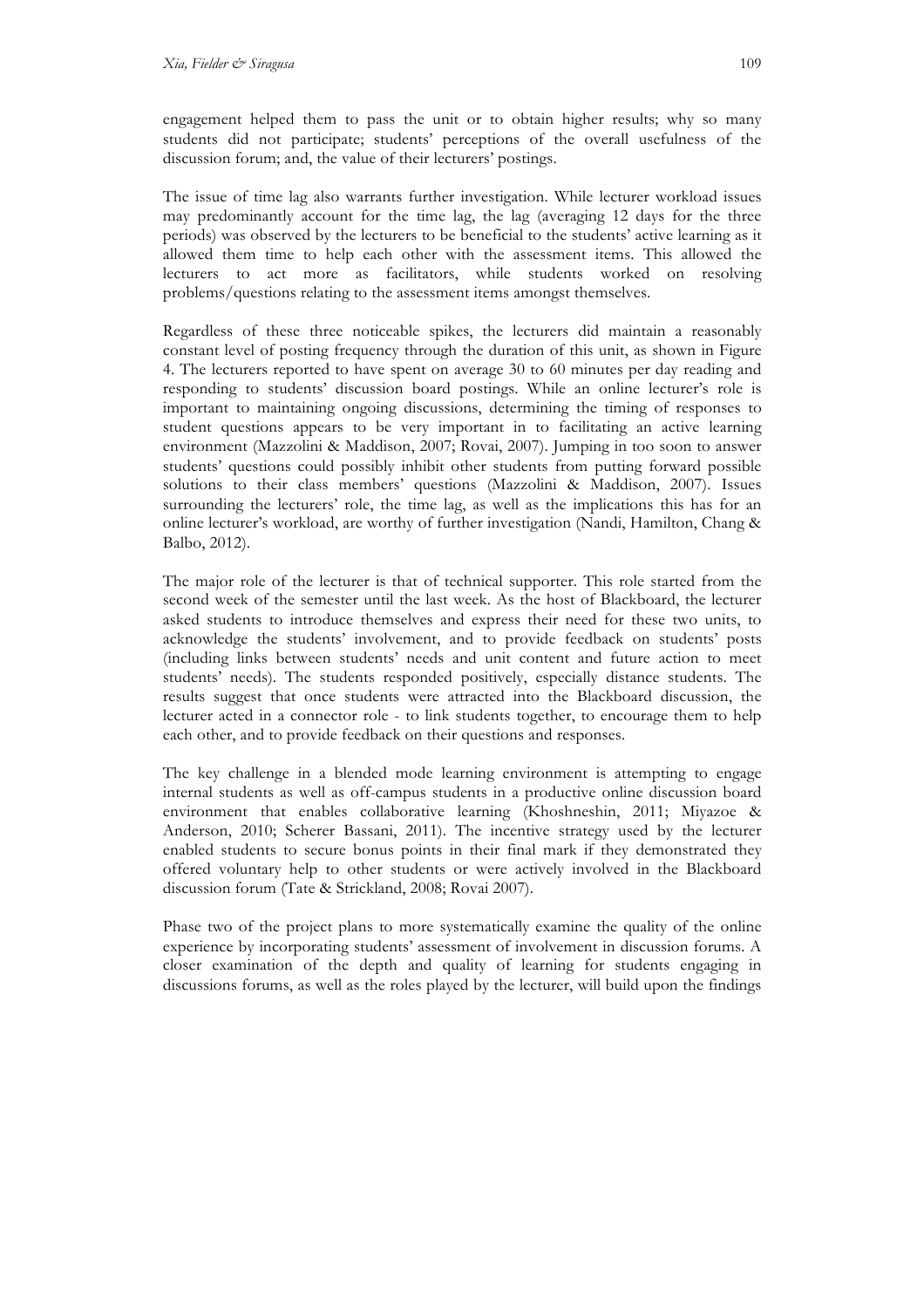of this study and maintain a focus on ongoing improvement. It is well-recognised that it is primarily assessment that drives learning, so linking assessment to interaction in creative and strategic ways is vital to opening up the space for such practice to move from extrinsically to intrinsically-motivated.

# **Conclusion**

This paper has examined strategies to improve peer interaction in online discussion forums. A Curtin University Spatial Sciences unit was used to evaluate the effectiveness of strategies introduced in 2011 based on a review of the literature. The research has resulted in encouraging findings. The three key findings are as follows:

- 1. Increased student participation levels were achieved in this process.
- 2. A reasonably strong level of statistical association between the roles students played in the discussion board and their final marks was evident.
- 3. The time lag between the students making postings (particularly around the time when assessment items were due) and the lecturers' responses was found to be beneficial to the students' active learning, as it allowed them time to help each other with the assessment items.

To further test the findings of this study, and to consolidate the improvements made, another phase of research is planned to determine whether those students who did participate in the discussion board believe that their engagement helped them to pass the unit or obtain higher results. Issues surrounding the lecturer's role, the time lag, as well as the implications this has for an online lecturer's workload will also be examined. Further, it is important to develop an instrument to measure students' roles in the discussion forum and their learning styles, and a better measure to assess students' qualitative and quantitative participation in the discussion forum. In order to address these issues, the next stage of the research is aimed at designing and implementing more effective activities for increased student participation in discussion forums.

## **References**

- Balaji, M. S. & Chakrabarti, D. (2010). Student interactions in online discussion forum: Empirical research from 'Media Richness Theory' perspective. *Journal of Interactive Online Learning*, 9(1), 1-22. http://www.ncolr.org/jiol/issues/pdf/9.1.1.pdf
- Chan, C. K. K. & Chan, Y. Y. (2011). Students' views of collaboration and online participation in Knowledge Forum. *Computers & Education*, 57(1), 1445-1457. http://dx.doi.org/10.1016/j.compedu.2010.09.003
- Cheng, C. K., Paré, D. E., Collimore, L. M. & Joordens, S. (2011). Assessing the effectiveness of a voluntary online discussion forum on improving students' course performance. *Computers*  $\mathcal{C}$ <sup>2</sup> Education, 56(1), 253-261. http://dx.doi.org/10.1016/j.compedu.2010.07.024
- Dringus, L. P. & Ellis, T. (2005). Using data mining as a strategy for assessing asynchronous discussion forums. *Computers & Education,* 45(1), 141-160. http://dx.doi.org/10.1016/j.compedu.2004.05.003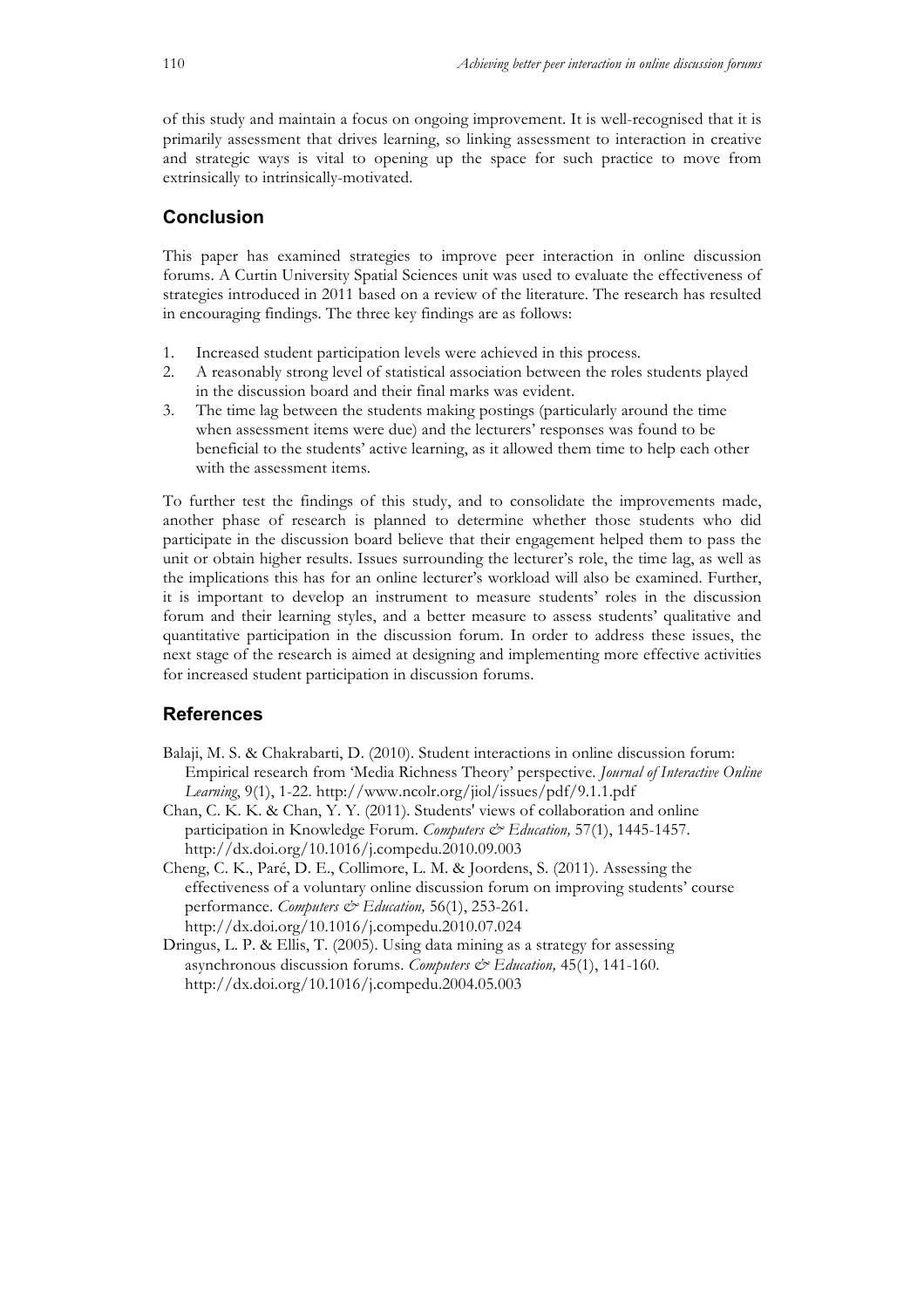- Dringus, L. P. & Ellis, T. (2010). Temporal transitions in participation flow in an asynchronous discussion forum. *Computers & Education,* 54(2), 340-349. http://dx.doi.org/10.1016/j.compedu.2009.08.011
- Educause (2012). 7 things you should know about flipped classrooms. http://net.educause.edu/ir/library/pdf/ELI7081.pdf
- Gikandi, J. W., Morrow, D. & Davis, N. E. (2011). Online formative assessment in higher education: A review of the literature. *Computers & Education*, 57(4), 2333-2351. http://dx.doi.org/10.1016/j.compedu.2011.06.004
- Hew, K. F. & Cheung, W. S. (2008). Attracting student participation in asynchronous online discussions: A case study of peer facilitation. *Computers & Education,* 51(3), 1111- 1124. http://dx.doi.org/10.1016/j.compedu.2007.11.002
- Hou, H. T. (2011). A case study of online instructional collaborative discussion activities for problem-solving using situated scenarios: An examination of content and behavior cluster analysis. *Computers & Education,* 56(3), 712-719. http://dx.doi.org/10.1016/j.compedu.2010.10.013
- Kalman, Y. M. & Rafaeli, S. (2005). Email chronemics: Unobtrusive profiling of response times. Paper presented at the 38th Hawaii International Conference on Systems Sciences, Big Island, HI, USA.
- http://www.computer.org/csdl/proceedings/hicss/2005/2268/04/22680108b.pdf
- Khoshneshin, Z. (2011). Collaborative critical thinking in online environment. *Procedia Social and Behavioral Sciences,* 30, 1881-1887.
- http://dx.doi.org/10.1016/j.sbspro.2011.10.366 Kiess, H. O. (1996). *Statistical concepts for the behavioral sciences* (2nd ed.). Needham Heights, Massachuetts: Allyn & Bacon.
- Ma, W. W. K. & Yuen, A. H. K. (2011). Understanding online knowledge sharing: An interpersonal relationship perspective. *Computers & Education,* 56(1), 210-219. http://dx.doi.org/10.1016/j.compedu.2010.08.004
- Makoul, G., Zick, A. B., Aakhus, M., Neely, K. J. & Roemer, P. E. (2010). Using an online forum to encourage reflection about difficult conversations in medicine. *Patient Education and Counseling*, 79(1), 83-86. http://dx.doi.org/10.1016/j.pec.2009.07.027
- Mazzolini, M. & Maddison, S. (2007). When to jump in: The role of the instructor in online discussion forums. *Computers & Education,* 49(2), 193-213. http://dx.doi.org/10.1016/j.compedu.2005.06.011
- Miyazoe, T. & Anderson, T. (2010). Learning outcomes and students' perceptions of online writing: Simultaneous implementation of a forum, blog, and wiki in an EFL blended learning setting. *System,* 38(2), 185-199. http://dx.doi.org/10.1016/j.system.2010.03.006
- Nandi, D., Hamilton, M., Chang, S. & Balbo, S. (2012). Evaluating quality in online synchronous interactions between students and discussion facilitators. *Australasian Journal of Educational Technology*, 28(4), 684-702. http://www.ascilite.org.au/ajet/ajet28/nandi.html
- Niemi, H. (2002). Active learning a cultural change needed in teacher education and schools. *Teaching and Teacher Education,* 18(7), 763-780. http://dx.doi.org/10.1016/S0742-051X(02)00042-2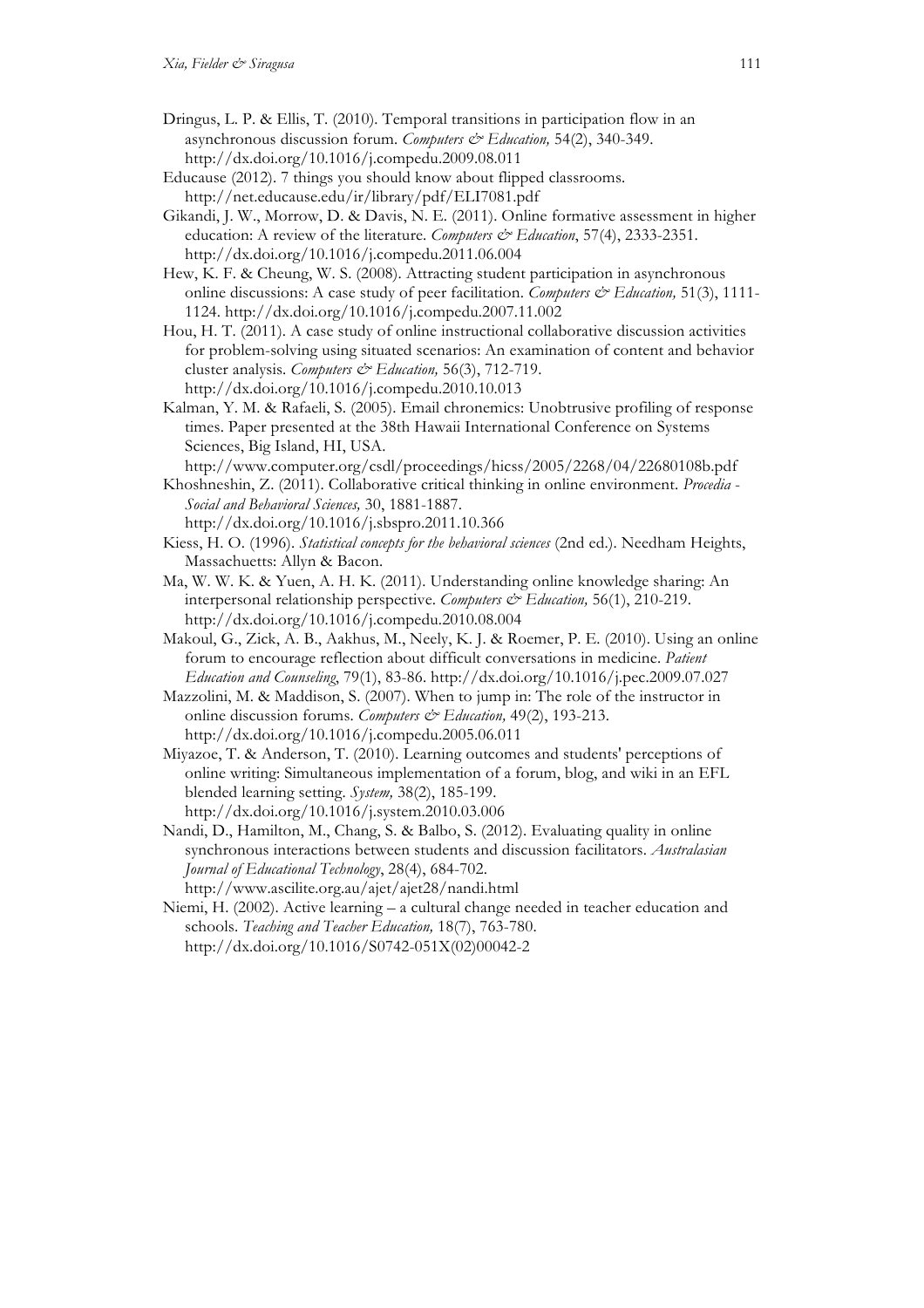- Parisio, M. L. (2011). Engaging students in learning through online discussion: A phenomenographic study. In *Changing demands, changing directions. Proceedings ascilite Hobart 2011*. http://www.ascilite.org.au/conferences/hobart11/downloads/papers/Parisioconcise.pdf
- Persell, C. H. (2004). Using focused web-based discussions to enhance student engagement and deep understanding. *Teaching Sociology*, 32(1), 61-78. http://dx.doi.org/10.1177/0092055X0403200107
- Prestera, G. E. & Moller, L. A. (2001). Facilitating asynchronous distance learning. Exploiting opportunities for knowledge building in asynchronous distance learning environments. Paper presented at the Mid-South Instructional Technology Conference Middle Tennessee State University.
- http://www.eric.ed.gov/contentdelivery/servlet/ERICServlet?accno=ED463723
- Richardson, J. C. & Ice, P. (2010). Investigating students' level of critical thinking across instructional strategies in online discussions. *The Internet and Higher Education,* 13(1-2), 52-59. http://dx.doi.org/10.1016/j.iheduc.2009.10.009
- Roehm, S. & Bonnel, W. (2009). Engaging students for learning with online discussions. *Teaching and Learning in Nursing,* 4(1), 6-9. http://dx.doi.org/10.1016/j.teln.2008.07.003
- Rovai, A. P. (2007). Facilitating online discussions effectively. *The Internet and Higher Education,* 10(1), 77-88. http://dx.doi.org/10.1016/j.iheduc.2006.10.001
- Scherer Bassani, P. B. (2011). Interpersonal exchanges in discussion forums: A study of learning communities in distance learning settings. *Computers & Education*, 56(4), 931-938. http://dx.doi.org/10.1016/j.compedu.2010.11.009
- Serwatka, J. (2003). Assessment in on-line CIS courses. *Journal of Computer Information Systems*, 43(3), 16-20. http://www.highbeam.com/doc/1P3-453246031.html
- Smart, K. L. & Cappel, J. J. (2006). Students' perceptions of online learning: A comparative study. *Journal of Information Technology Education*, 5, 201-219.
- Song, L. & McNary, S. (2011). Understanding students' online interaction: Analysis of discussion board postings. *Journal of Interactive Online Learning*, 10(1), 1-14. http://www.ncolr.org/jiol/issues/pdf/10.1.1.pdf
- Swan, K. (2004). Learning online: Current research on issues of interface, teaching presence and learner characteristics. In J. Bourne & J. C. Moore (Eds.), *Elements of quality online education: Into the mainstream*. (pp. 63-79). Needham, MA: Sloan Center for Online Education. http://sloanconsortium.org/node/925
- Tate, K. & Strickland, J. (2008). Issues with using discussion boards and incentives in teacher education research. Paper presented at the Society for Information Technology & Teacher Education International Conference, Las Vegas, Nevada, USA. http://www.editlib.org/p/27364
- Tulbure, C. (2011). Do different learning styles require differentiated teaching strategies? *Procedia - Social and Behavioral Sciences,* 11, 155-159. http://dx.doi.org/10.1016/j.sbspro.2011.01.052
- Winter, J., Cotton, D., Gavin, J. & Yorke, J. D. (2010). Effective e-learning? Multi-tasking, distractions and boundary management by graduate students in an online environment. *ALT-J: Research in Learning Technology,* 18(1), 71-83. http://www.researchinlearning technology.net/index.php/rlt/article/download/10753/12376